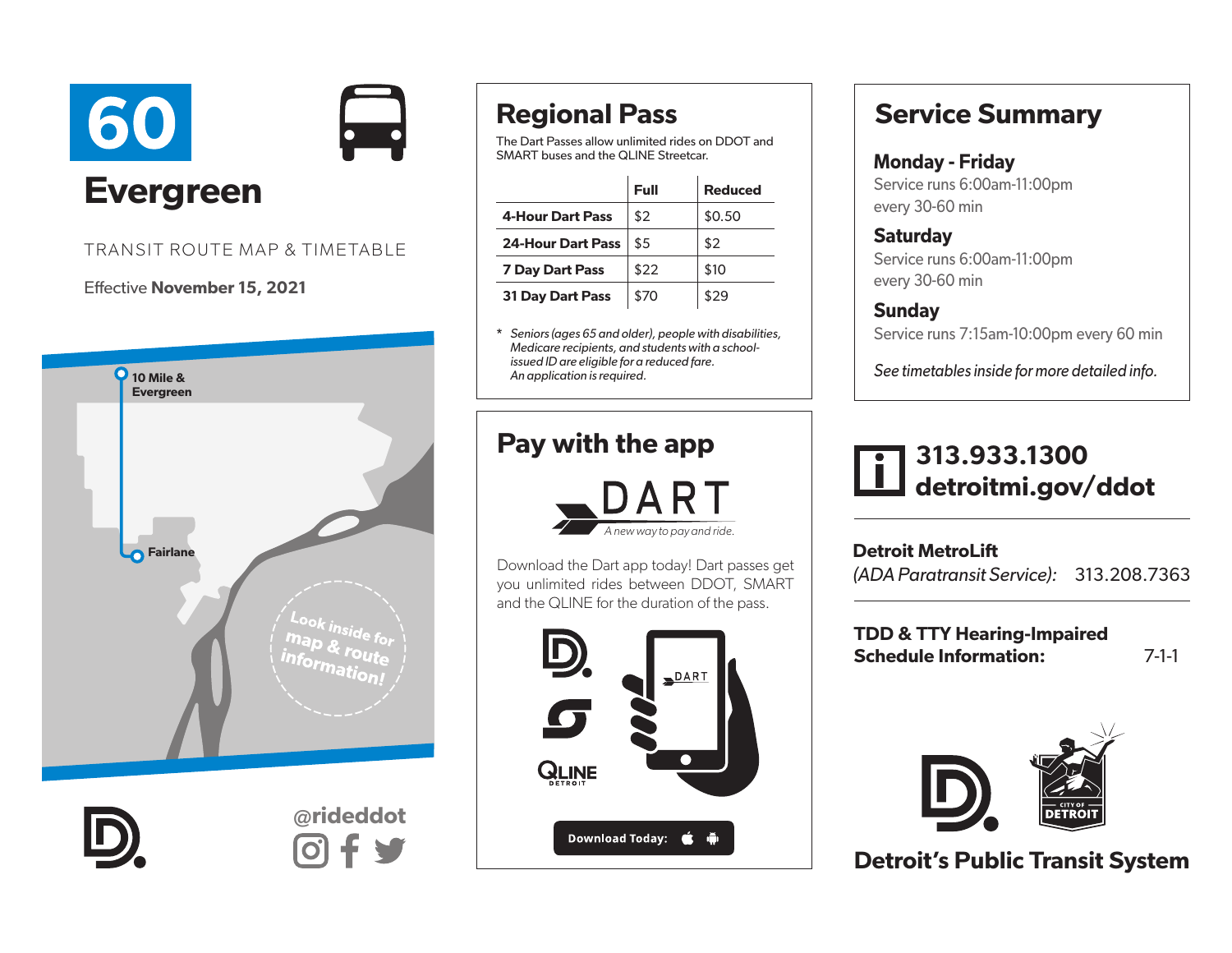





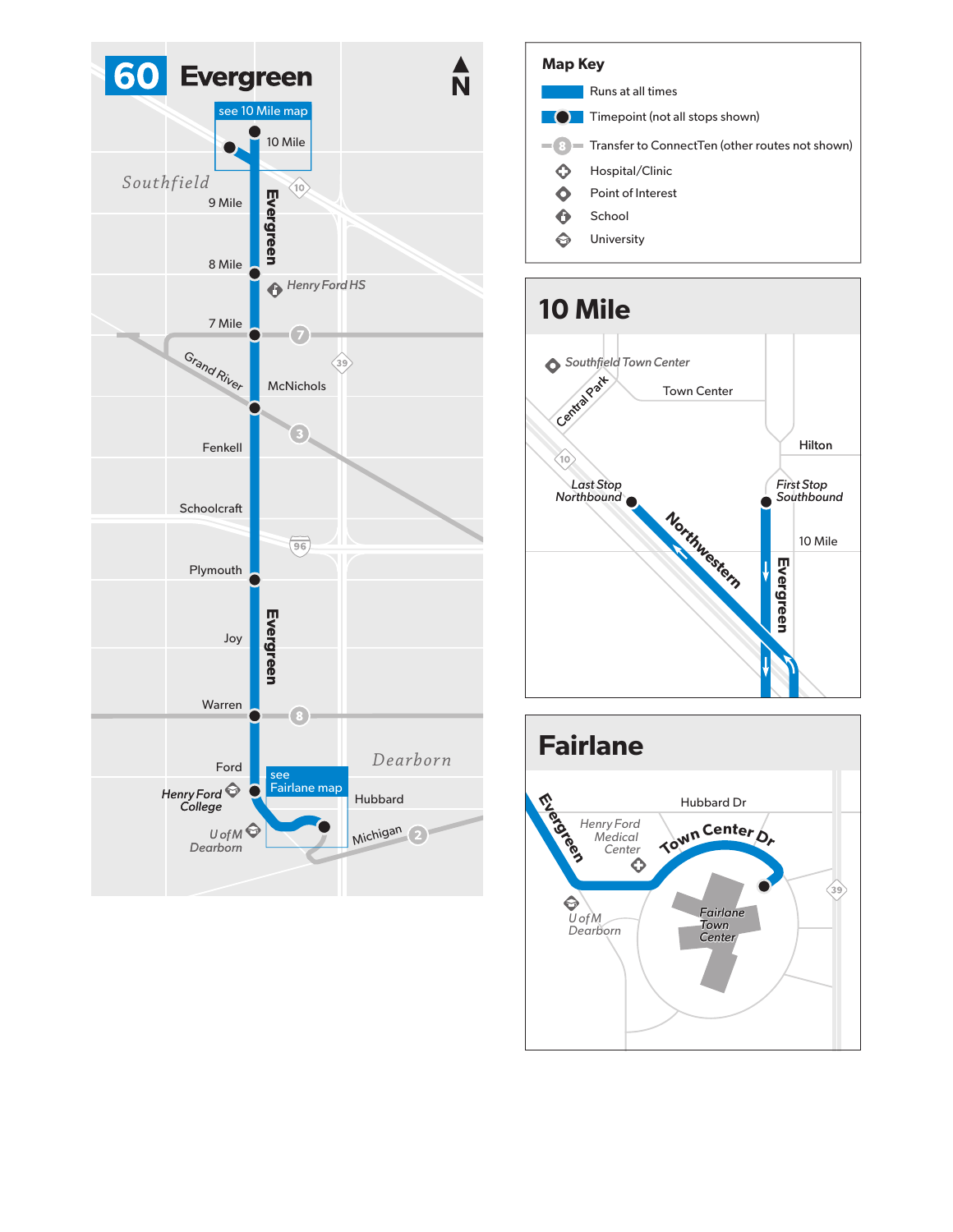

*PM times shown are* bold *and* shaded*.* 

*Additional bus stops are available between the timepoints.*

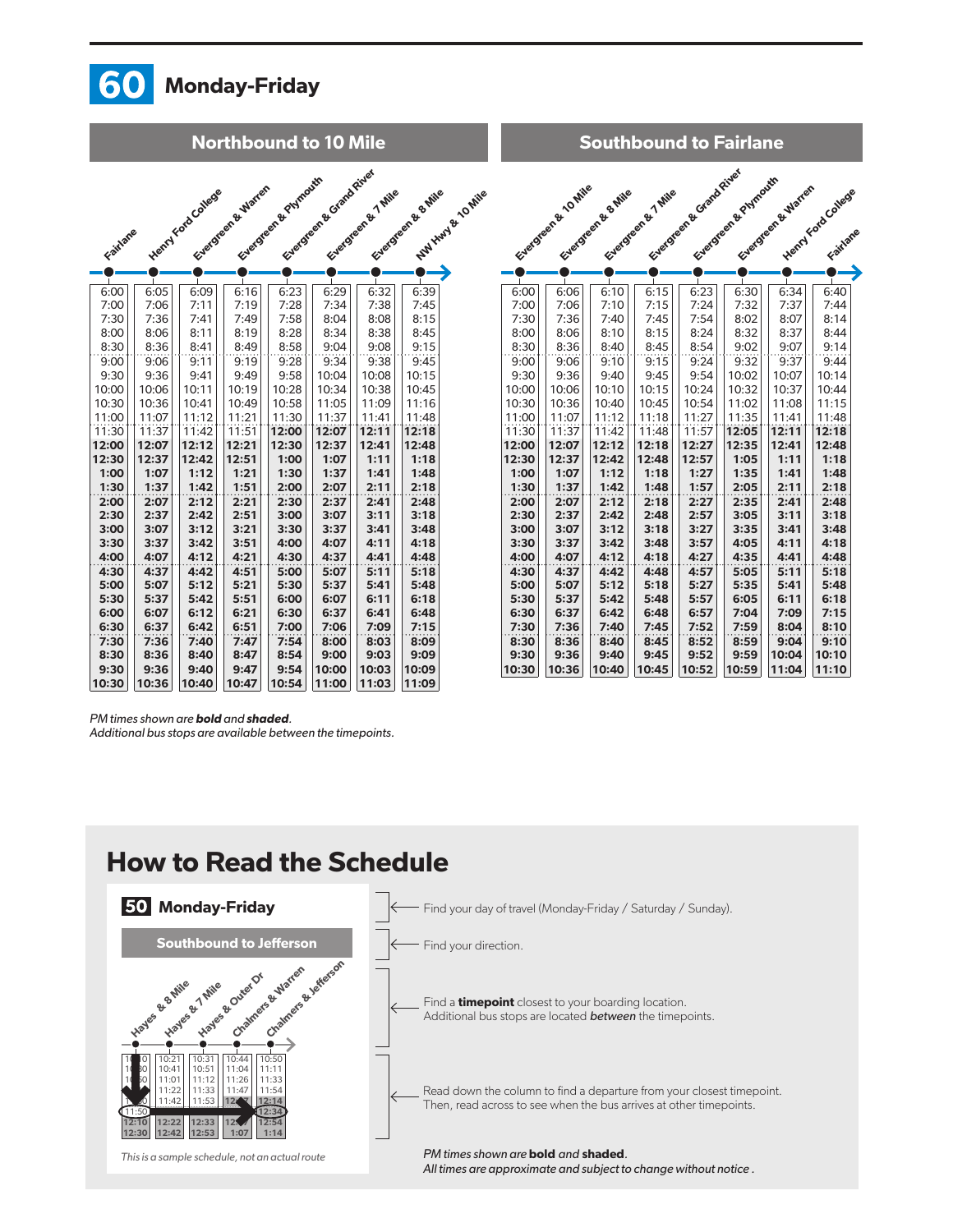

|              |              |                    | <b>Northbound to 10 Mile</b> |                     |                          |                   |                     |                           |              |                    |                     | <b>Southbound to Fairlane</b> |                         |                      |                |
|--------------|--------------|--------------------|------------------------------|---------------------|--------------------------|-------------------|---------------------|---------------------------|--------------|--------------------|---------------------|-------------------------------|-------------------------|----------------------|----------------|
| Fairlane     |              | Henry Ford College | Everyears & Warter           | Evergreen & Pumouth | Everywork of Grand River | Everywork of Mile | Everywork & B. Mile | <b>Anti-Anti-Accepter</b> |              | Evergeen & Lo Mile | Everywork & B. Mile | Everywork of Mile             | Everyone of Grand River | Evergreen & Phymodes |                |
|              |              |                    |                              |                     |                          |                   |                     |                           |              |                    |                     |                               |                         |                      |                |
| 6:00         | 6:05         | 6:09               | 6:16                         | 6:23                | 6:29                     | 6:32              | 6:39                |                           | 6:00         | 6:06               | 6:10                | 6:15                          | 6:23                    | 6:30                 | $\epsilon$     |
| 7:00         | 7:06         | 7:11               | 7:19                         | 7:28                | 7:34                     | 7:38              | 7:45                |                           | 7:00         | 7:06               | 7:10                | 7:15                          | 7:24                    | 7:32                 |                |
| 7:30         | 7:36         | 7:41               | 7:49                         | 7:58                | 8:04                     | 8:08              | 8:15                |                           | 7:30         | 7:36               | 7:40                | 7:45                          | 7:54                    | 8:02                 |                |
| 8:00         | 8:06         | 8:11               | 8:19                         | 8:28                | 8:34                     | 8:38              | 8:45                |                           | 8:00         | 8:06               | 8:10                | 8:15                          | 8:24                    | 8:32                 |                |
| 8:30         | 8:36         | 8:41               | 8:49                         | 8:58                | 9:04                     | 9:08              | 9:15                |                           | 8:30         | 8:36               | 8:40                | 8:45                          | 8:54                    | 9:02                 |                |
| 9:00         | 9:06         | 9:11               | 9:19                         | 9:28                | 9:34                     | 9:38              | 9:45                |                           | 9:00         | 9:06               | 9:10                | 9:15                          | 9:24                    | 9:32                 |                |
| 9:30         | 9:36         | 9:41               | 9:49                         | 9:58                | 10:04                    | 10:08             | 10:15               |                           | 9:30         | 9:36               | 9:40                | 9:45                          | 9:54                    | 10:02                | 10             |
| 10:00        | 10:06        | 10:11              | 10:19                        | 10:28               | 10:34                    | 10:38             | 10:45               |                           | 10:00        | 10:06              | 10:10               | 10:15                         | 10:24                   | 10:32                | 1 <sup>1</sup> |
| 10:30        | 10:36        | 10:41              | 10:49                        | 10:58               | 11:05                    | 11:09             | 11:16               |                           | 10:30        | 10:36              | 10:40               | 10:45                         | 10:54                   | 11:02                | 11             |
| 11:00        | 11:07        | 11:12              | 11:21                        | 11:30               | 11:37                    | 11:41             | 11:48               |                           | 11:00        | 11:07              | 11:12               | 11:18                         | 11:27                   | 11:35                | 11             |
| 11:30        | 11:37        | 11:42              | 11:51                        | 12:00               | 12:07                    | 12:11             | 12:18               |                           | 11:30        | 11:37              | 11:42               | 11:48                         | 11:57                   | 12:05                | 12             |
| 12:00        | 12:07        | 12:12              | 12:21                        | 12:30               | 12:37                    | 12:41             | 12:48               |                           | 12:00        | 12:07              | 12:12               | 12:18                         | 12:27                   | 12:35                | 12             |
| 12:30        | 12:37        | 12:42              | 12:51                        | 1:00                | 1:07                     | 1:11              | 1:18                |                           | 12:30        | 12:37              | 12:42               | 12:48                         | 12:57                   | 1:05                 | 1              |
| 1:00         | 1:07         | 1:12               | 1:21                         | 1:30                | 1:37                     | 1:41              | 1:48                |                           | 1:00         | 1:07               | 1:12                | 1:18                          | 1:27                    | 1:35                 | 1              |
| 1:30         | 1:37         | 1:42               | 1:51                         | 2:00                | 2:07                     | 2:11              | 2:18                |                           | 1:30         | 1:37               | 1:42                | 1:48                          | 1:57                    | 2:05                 | $\overline{a}$ |
| 2:00<br>2:30 | 2:07<br>2:37 | 2:12<br>2:42       | 2:21<br>2:51                 | 2:30<br>3:00        | 2:37<br>3:07             | 2:41<br>3:11      | 2:48<br>3:18        |                           | 2:00<br>2:30 | 2:07<br>2:37       | 2:12<br>2:42        | 2:18<br>2:48                  | 2:27<br>2:57            | 2:35<br>3:05         | $\overline{a}$ |
| 3:00         | 3:07         | 3:12               | 3:21                         | 3:30                | 3:37                     | 3:41              | 3:48                |                           | 3:00         | 3:07               | 3:12                | 3:18                          | 3:27                    | 3:35                 | з<br>з         |
| 3:30         | 3:37         | 3:42               | 3:51                         | 4:00                | 4:07                     | 4:11              | 4:18                |                           | 3:30         | 3:37               | 3:42                | 3:48                          | 3:57                    | 4:05                 | 4              |
| 4:00         | 4:07         | 4:12               | 4:21                         | 4:30                | 4:37                     | 4:41              | 4:48                |                           | 4:00         | 4:07               | 4:12                | 4:18                          | 4:27                    | 4:35                 | 4              |
| 4:30         | 4:37         | 4:42               | 4:51                         | 5:00                | 5:07                     | 5:11              | 5:18                |                           | 4:30         | 4:37               | 4:42                | 4:48                          | 4:57                    | 5:05                 | 5              |
| 5:00         | 5:07         | 5:12               | 5:21                         | 5:30                | 5:37                     | 5:41              | 5:48                |                           | 5:00         | 5:07               | 5:12                | 5:18                          | 5:27                    | 5:35                 | 5              |
| 5:30         | 5:37         | 5:42               | 5:51                         | 6:00                | 6:07                     | 6:11              | 6:18                |                           | 5:30         | 5:37               | 5:42                | 5:48                          | 5:57                    | 6:05                 | 6              |
| 6:00         | 6:07         | 6:12               | 6:21                         | 6:30                | 6:37                     | 6:41              | 6:48                |                           | 6:30         | 6:37               | 6:42                | 6:48                          | 6:57                    | 7:04                 | 7              |
| 6:30         | 6:37         | 6:42               | 6:51                         | 7:00                | 7:06                     | 7:09              | 7:15                |                           | 7:30         | 7:36               | 7:40                | 7:45                          | 7:52                    | 7:59                 |                |
| 7:30         | 7:36         | 7:40               | 7:47                         | 7:54                | 8:00                     | 8:03              | 8:09                |                           | 8:30         | 8:36               | 8:40                | 8:45                          | 8:52                    | 8:59                 | 8<br>g         |
| 8:30         | 8:36         | 8:40               | 8:47                         | 8:54                | 9:00                     | 9:03              | 9:09                |                           | 9:30         | 9:36               | 9:40                | 9:45                          | 9:52                    | 9:59                 | 10             |
| 9:30         | 9:36         | 9:40               | 9:47                         | 9:54                | 10:00                    | 10:03             | 10:09               |                           | 10:30        | 10:36              | 10:40               | 10:45                         | 10:52                   | 10:59                | 11             |

| Southbound to Fairiane |                   |                    |                    |                          |                     |                   |                                |  |  |
|------------------------|-------------------|--------------------|--------------------|--------------------------|---------------------|-------------------|--------------------------------|--|--|
|                        | Evergeen & LOMING | Evergreen & S.Mile | Evergreen & 7 Mile | Factoreens & Grand River | Everyone & Phymouth | Evergeen & Warren | Henry Ford College<br>Fairlane |  |  |
|                        |                   |                    |                    |                          |                     |                   |                                |  |  |
| 6:00                   | 6:06              | 6:10               | 6:15               | 6:23                     | 6:30                | 6:34              | 6:40                           |  |  |
| 7:00                   | 7:06              | 7:10               | 7:15               | 7:24                     | 7:32                | 7:37              | 7:44                           |  |  |
| 7:30                   | 7:36              | 7:40               | 7:45               | 7:54                     | 8:02                | 8:07              | 8:14                           |  |  |
| 8:00                   | 8:06              | 8:10               | 8:15               | 8:24                     | 8:32                | 8:37              | 8:44                           |  |  |
| 8:30                   | 8:36              | 8:40               | 8:45               | 8:54                     | 9:02                | 9:07              | 9:14                           |  |  |
| 9:00<br>9:30           | 9:06<br>9:36      | 9:10<br>9:40       | 9:15<br>9:45       | 9:24<br>9:54             | 9:32<br>10:02       | 9:37<br>10:07     | 9:44<br>10:14                  |  |  |
| 10:00                  | 10:06             | 10:10              | 10:15              | 10:24                    | 10:32               | 10:37             | 10:44                          |  |  |
| 10:30                  | 10:36             | 10:40              | 10:45              | 10:54                    | 11:02               | 11:08             | 11:15                          |  |  |
| 11:00                  | 11:07             | 11:12              | 11:18              | 11:27                    | 11:35               | 11:41             | 11:48                          |  |  |
| 11:30                  | 11:37             | 11:42              | 11:48              | 11:57                    | 12:05               | 12:11             | 12:18                          |  |  |
| 12:00                  | 12:07             | 12:12              | 12:18              | 12:27                    | 12:35               | 12:41             | 12:48                          |  |  |
| 12:30                  | 12:37             | 12:42              | 12:48              | 12:57                    | 1:05                | 1:11              | 1:18                           |  |  |
| 1:00                   | 1:07              | 1:12               | 1:18               | 1:27                     | 1:35                | 1:41              | 1:48                           |  |  |
| 1:30                   | 1:37              | 1:42               | 1:48               | 1:57                     | 2:05                | 2:11              | 2:18                           |  |  |
| 2:00                   | 2:07              | 2:12               | 2:18               | 2:27                     | 2:35                | 2:41              | 2:48                           |  |  |
| 2:30                   | 2:37              | 2:42               | 2:48               | 2:57                     | 3:05                | 3:11              | 3:18                           |  |  |
| 3:00                   | 3:07              | 3:12               | 3:18               | 3:27                     | 3:35                | 3:41              | 3:48                           |  |  |
| 3:30                   | 3:37              | 3:42               | 3:48               | 3:57                     | 4:05                | 4:11              | 4:18                           |  |  |
| 4:00                   | 4:07              | 4:12               | 4:18               | 4:27                     | 4:35                | 4:41              | 4:48                           |  |  |
| 4:30                   | 4:37              | 4:42               | 4:48               | 4:57                     | 5:05                | 5:11              | 5:18                           |  |  |
| 5:00                   | 5:07              | 5:12               | 5:18               | 5:27                     | 5:35                | 5:41              | 5:48                           |  |  |
| 5:30<br>6:30           | 5:37<br>6:37      | 5:42<br>6:42       | 5:48<br>6:48       | 5:57<br>6:57             | 6:05<br>7:04        | 6:11<br>7:09      | 6:18<br>7:15                   |  |  |
| 7:30                   | 7:36              | 7:40               | 7:45               | 7:52                     | 7:59                | 8:04              | 8:10                           |  |  |
| 8:30                   | 8:36              | 8:40               | 8:45               | 8:52                     | 8:59                | 9:04              | 9:10                           |  |  |
| 9:30                   | 9:36              | 9:40               | 9:45               | 9:52                     | 9:59                | 10:04             | 10:10                          |  |  |
| 10:30                  | 10:36             | 10:40              | 10:45              | 10:52                    | 10:59               | 11:04             | 11:10                          |  |  |

*PM times shown are* bold *and* shaded*.* 

*Additional bus stops are available between the timepoints.*

10:30 10:36 10:40 10:47 10:54 11:00 11:03 11:09

## Holiday Service

Sunday schedules are effective on the following holidays:

- New Year's Day • Labor Day
- Memorial Day
- Thanksgiving Day
- Independence Day
- Christmas Day